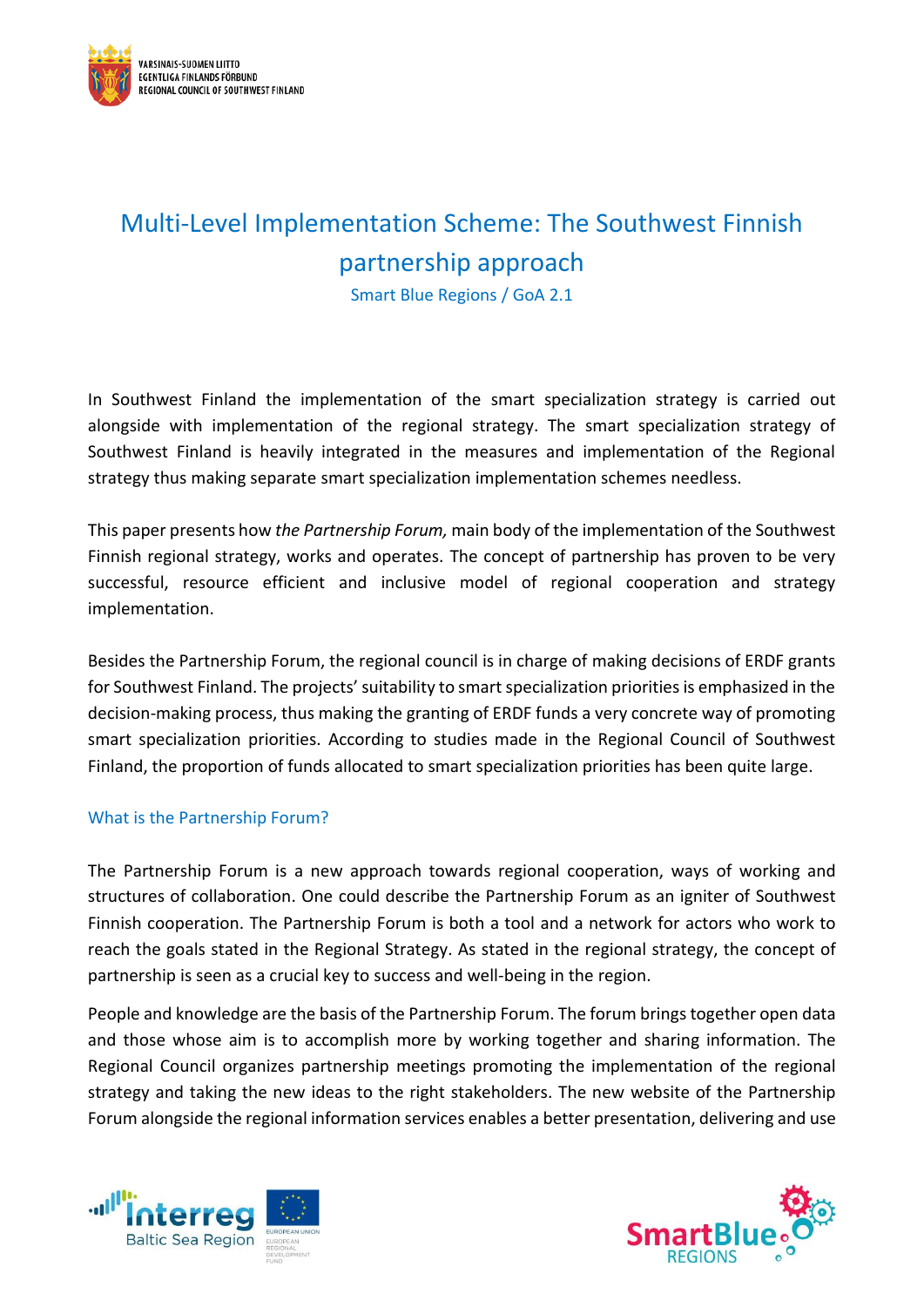

of information and creates a new way of regional cooperation. The thematic entities of the Partnership Forum reflect the functional contents and objectives of the strategy and are implemented through the activities. The partnership networks develop thematic contents, bring partners together and support them in networking. The Partnership Forum is ever changing and continuously developing. New networks and features are added based on the needs of the forum.

- A key implementation form of the regional strategy that is based on people and information
- A new approach on regional co-operation, practices and cooperation structures
- The Partnership Forum is not stable but converts and takes new positions based on needs of different actors. The regional council of Southwest Finland coordinatesthe operations of the networks but gives the networks the freedom to act as they think is the best.
- The Partnership Forum is a platform for e.g. meetings, seminars, utilisation of open data
- South-West Finland Regional Information Services has an important role of providing information for the regional partners and stakeholders.
- According to the surveys on Partnership Forum, the methods and operations of the Forum are widely accepted and supported among the actors in the area.

## The Partnership Forum as a tool for implementation of the Regional Strategy and RIS3

The Partnership forum is the main tool for implementation of the regional smart specialization strategy and the Regional Programme.

RIS3 priorities of Southwest Finland in Regional Programme 2018-2021:

- 1. Blue Growth and Industrial Modernization
- 2. Innovative Foodchains
- 3. Medicine and Biotechnologies

The forum operates through 9 priority areas or thematic entities:

- 1. Open data
- 2. The developmental paths of the environmental programme of Southwest Finland
- 3. Smart Specialization
- 4. Common regional and urban planning structure
- 5. International center of the Baltic Sea region
- 6. Cooperation in education and economic activities



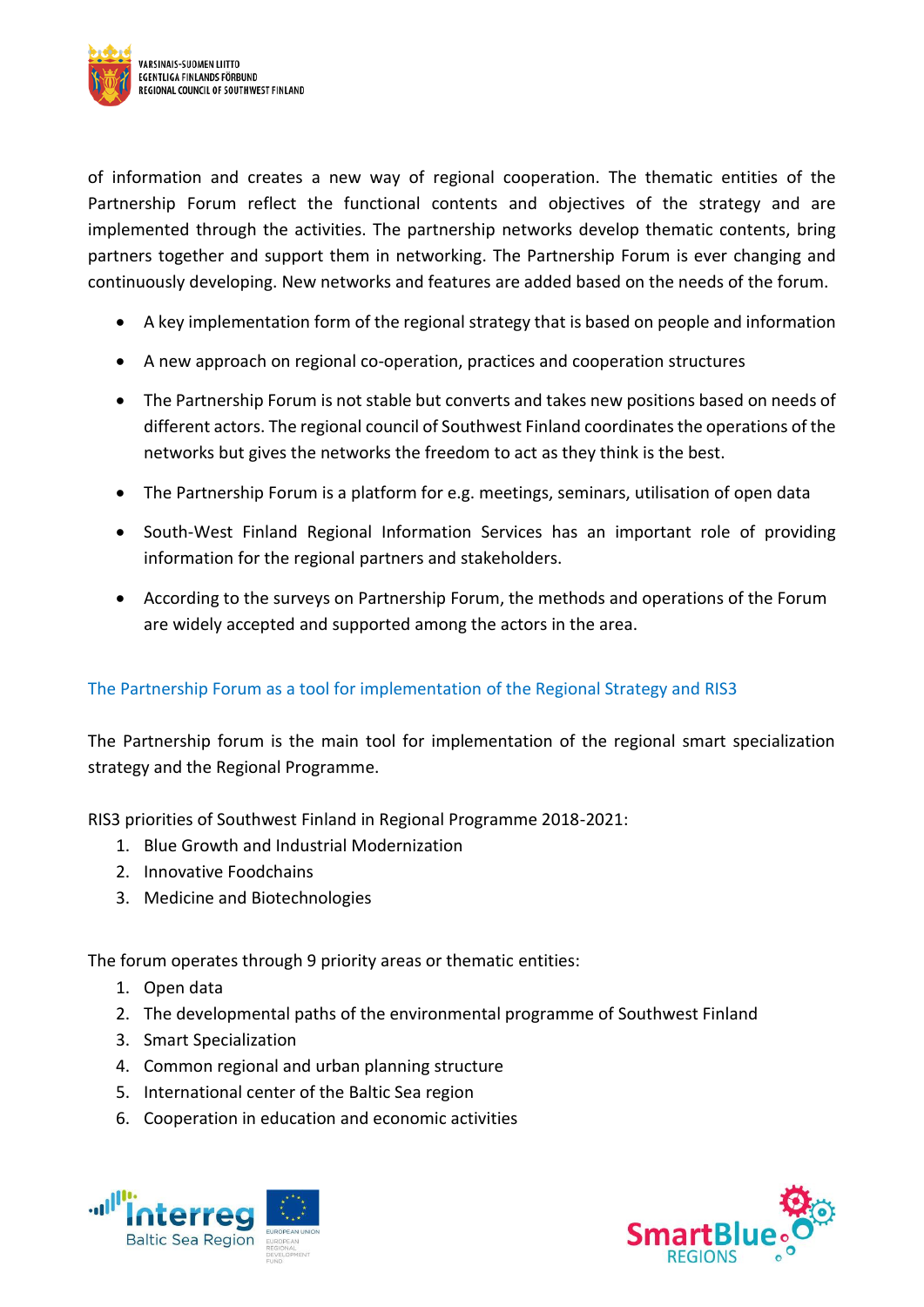

- 7. Roadmap to a circular economy
- 8. Creative Southwest Finland
- 9. Synergies between nature and tourism

When looking at the 9 priorities above, one can see that for example the RIS3 priority Blue Growth can be found in multiple areas, not only in smart specialization. Priorities 2, 3, 5, 6, 7 and 9 can either directly or indirectly be linked to Blue Growth. Our smart specialization priorities can be found everywhere in the strategy and in the work of many of our networks. This is also the reason why we have not decided to have a separate implementation strategy for our RIS3. The communication between different themes is thus extremely important for the implementation of Blue Growth.

The work in the aforementioned themes is carried out by networks or forums. The activity and the forms of networks vary a lot among each other because they are based on needs and wishes of the networks themselves. At the moment there are 10 networks and more are in the planning. There networks also for our other two RIS3 themes, innovative foodchains and medicine & biotechnologies, are also set to be introduced in the Partnership Forum during next autumn.

Current networks:

- 1. Open data network
- 2. Challenge Arena (Environmental issues)
- 3. Blue Growth Network
- 4. Planning Forum (Regional planning)
- 5. Baltic Sea Forum (Cooperation in the Baltic Sea)
- 6. Foresight "academy" (Cooperation between authorities, educational institutes and businesses in preparing for future needs in education and labour skill needs. There is an especially strong link to maritime industry.)
- 7. Natural Resources Forum
- 8. Culture Forum
- 9. Tourism Forum
- 10. Forum for Associations

The forums have the main responsibility in implementing the regional strategy. The networks identify common challenges and themes that have to be focused into. This work is also future oriented because the challenges and themes identified in the implementation phase are taken in account in the creating of next regional strategy.



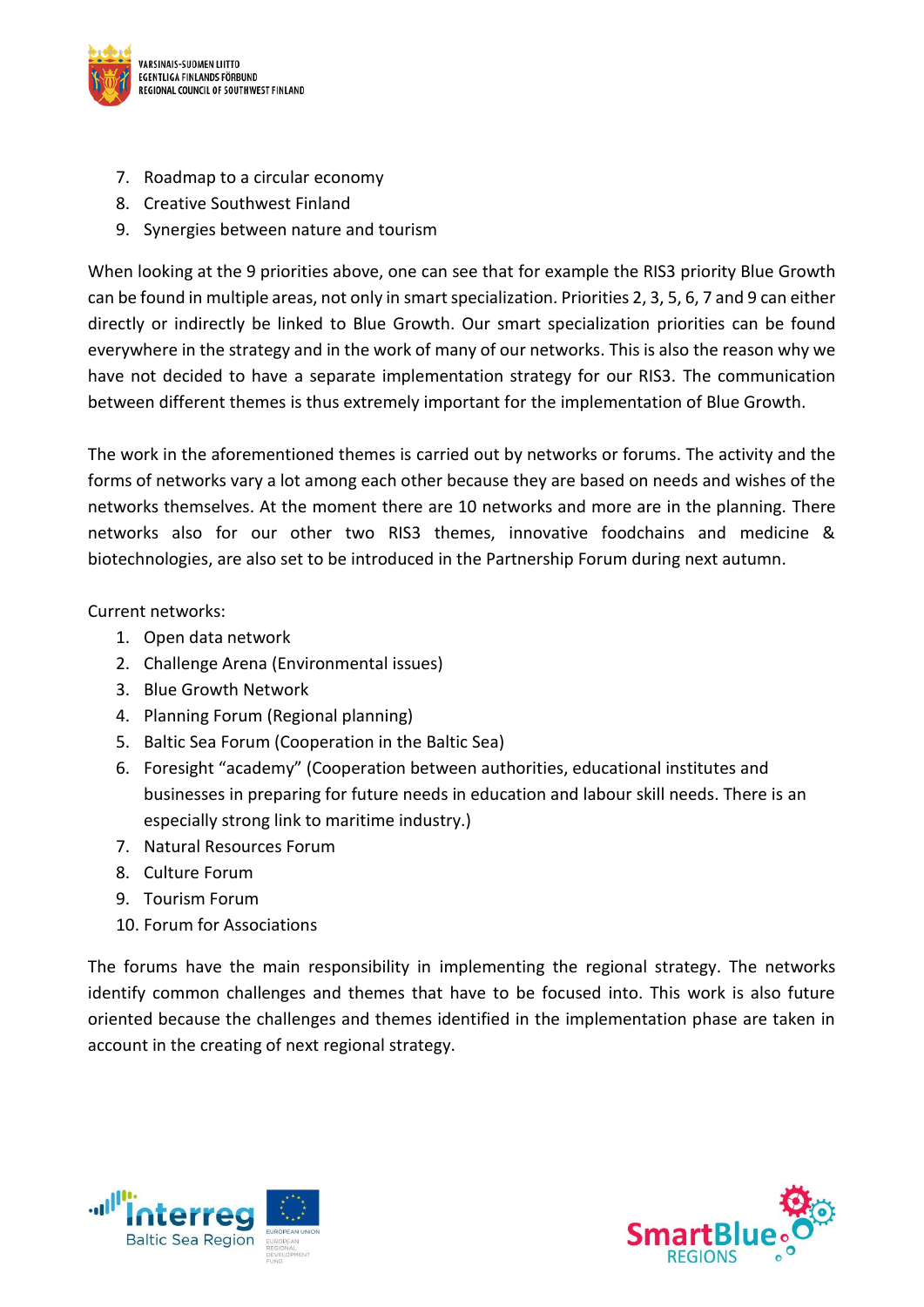





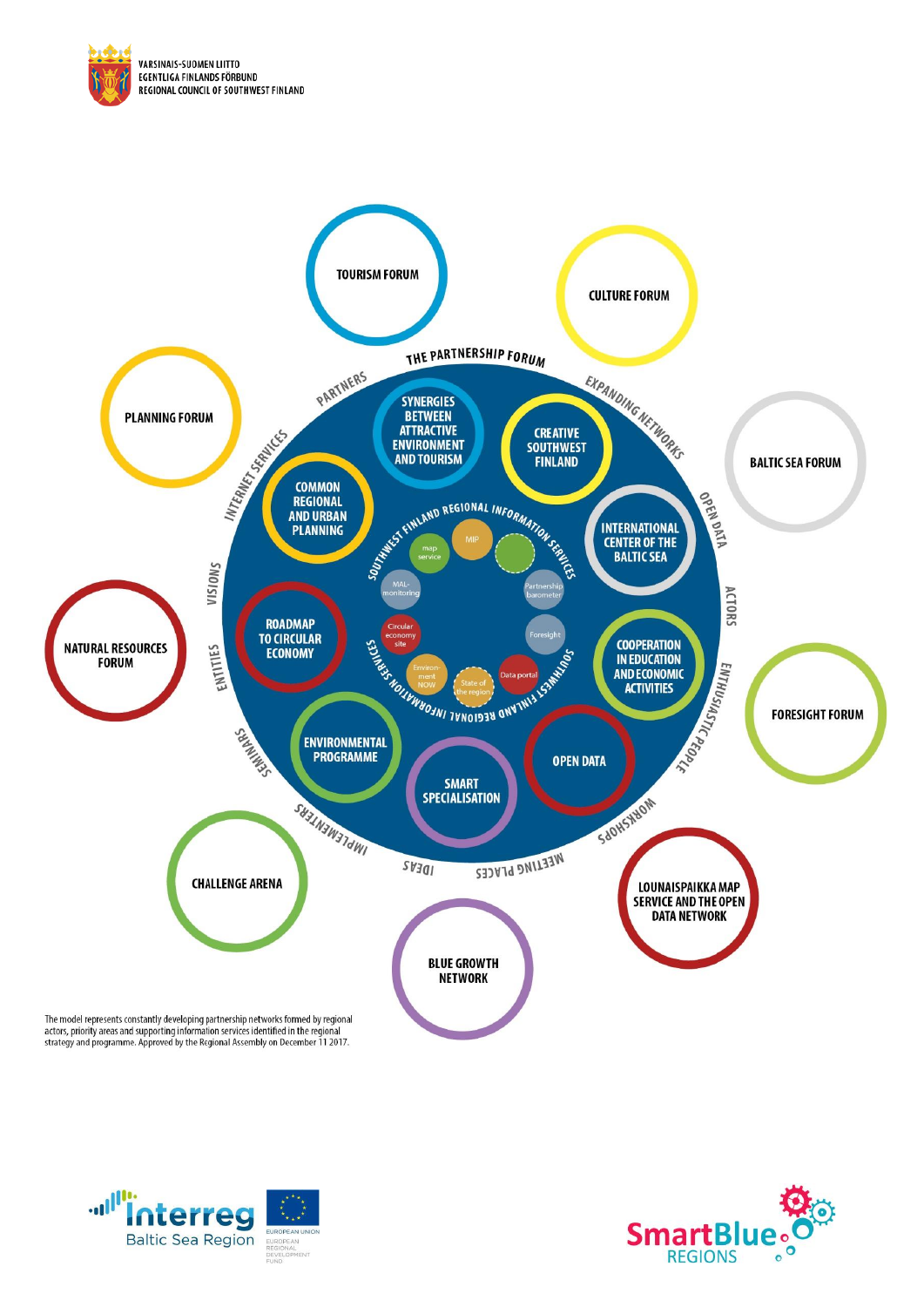

The regional strategy has a total of 29 measures under four objectives (responsibility, collaborative skills, accessibility and resource wisdom. More information on the last page!). The measures that have been listed, guide the work of these networks and give them concrete points of focus for the work that they are carrying out. Each network thinks themselves which are the ways in which they can most efficiently work towards the goals set in the strategy. There have been networks before, but the Partnership Forum approach has made them more visible, more concrete and given a lot more focus in the work than before. It has also made the actors see the big picture and their place in the work for common good.

The most important thing this far has been to make clear for the actors that they are all already important actors in the implementation of the regional strategy. Because the strategy has been written using a bottom-up approach, the needs and challenges of the actors are very strongly identified in the strategy and the measures within it. Thus, it is the advantage of the actors to participate in the implementation because, at the end of the day, achieving the goals set in the strategy is very beneficial for them. It also means that the actors that participate in the implementation work are very motivated in achieving common goals.

The Partnership Forum has been very successful in attracting strong actors into its networks. Currently almost all the important players from various fields of business are represented in the work of the networks. The businesses are not currently participating in the Partnership very actively but the presence of business support organizations, interest groups and other actors guarantees that the important messages concerning the Partnership Forum reaches also them.

The implementation work of the networks is followed and updated using Trello service online. Using Trello, each network can set measures that they think are important for them and organize their actions using an easily accesible online database. The networks can set certain measures as to be started, currently working or finished. The progress in measures is updated at least two times in a year and there is going to be an annual follow-up report on the work carried out by the networks. The operating of the Partnership Forum is also monitored by a survey that is carried out every year. The survey is targeted to all the relevant stakeholders in the area.

The regional council acts as a coordinator of the Partnership Forum and its networks. It doesn't, however, dictate unilaterally how the forum should work. The role of the regional council should instead be seen as a facilitator, as an enabler and as an actor who brings partners together. The regional council appreciates the top know-how of the actors in their own fields of business and trusts that they know how to carry out the implementation of the strategy as efficiently as possible.



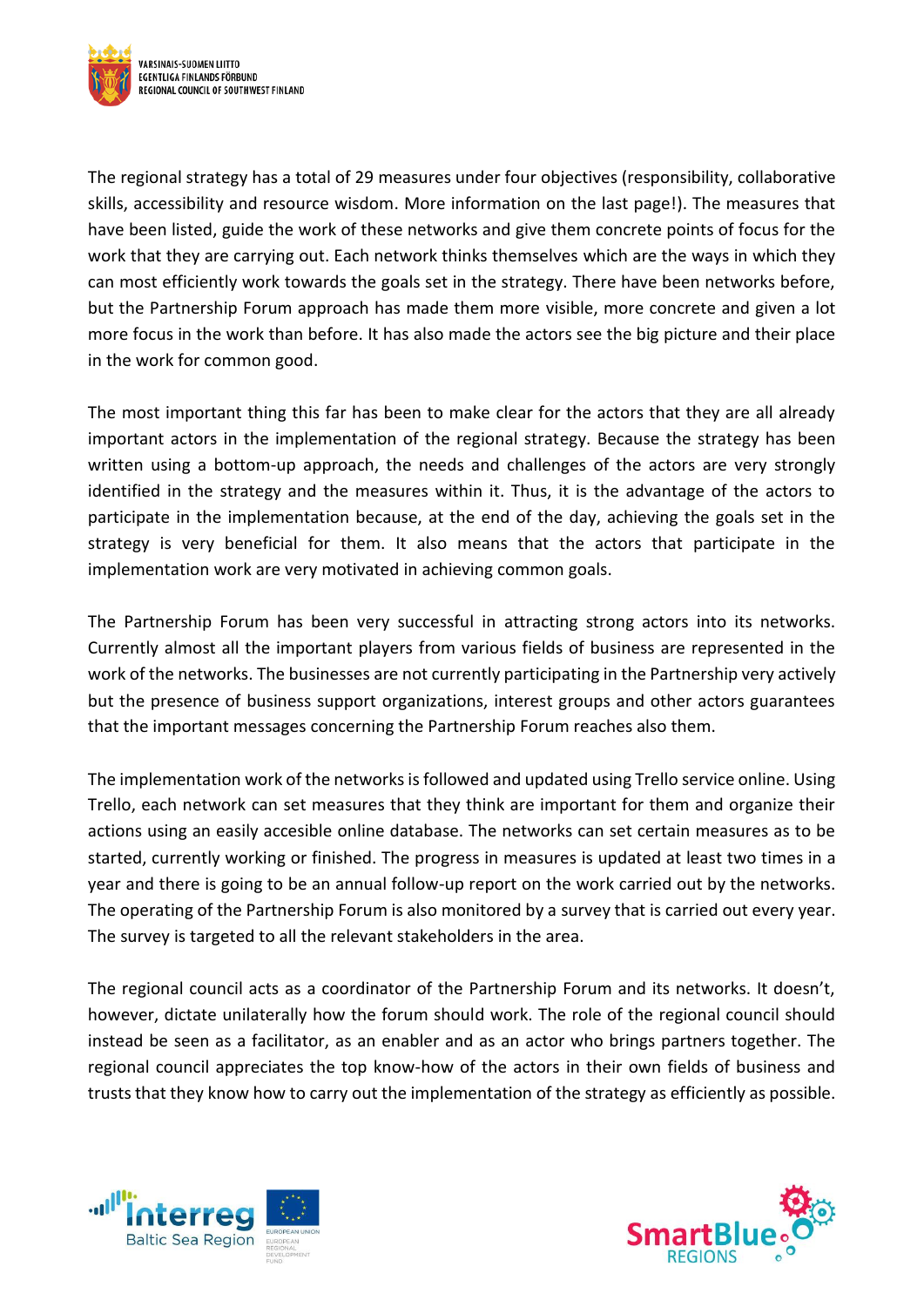

## Blue Growth Network in the Partnership Forum

The Blue Growth network is currently at a starting phase. The network coordinated by the regional council consists mainly of regional authorities, cities, higher education institutes, interest groups and business support organizations like the Turku Science Park. The regional council is currently organizing biannual meetings (Expert meeting group for maritime business) with representatives from aforementioned organizations where we exchange ideas, bring up current issues and discuss future actions. Besides that, the blue growth network participates actively also in other kinds of events organized by the Partnership Forum.

The new blue growth success case website (August 2018) will be a new kind of tool for the Blue Growth Network. Its aims are to bring together actors around the region, to showcase blue knowhow around the area and also to show the Soutwest Finnish actors opportunities for transnational collaboration by presenting the regions that participate in the Smart Blue Regions project. It will also be a platform for communicating the goals of the regional programme more efficiently to actors working around the themes of blue growth. It will help in communicating the successes and needs in implementing the measures stated in the regional strategy. The new website will also be a pilot for the other two smart specialization priorities. If it turns out to be successful way to ignite regional cooperation, there is a possibility of opening similar services also for the other two priorities.

At the moment, the Blue Growth network has a lot of smaller networks coordinated by different actors. For example, Turku Science Park coordinates the cooperation with maritime enterprises and start-ups in the area. The Finnish Maritime Industries association also have their own networks of enterprises. There is also many smaller networks for B2B cooperation.

The work of the blue growth network consists mostly of marine industry. The tourism sector of the region has their own, very active and formally constructed Tourism Forum where the aspects of coastal tourism are very important due to the importance of the archipelago to the tourism sector. Circular economy that is increasingly important in maritime sector, also has their own network. The work of the Foresight Academy is also very important to the maritime sector because a large part of its work consists of how to get more engineers to the area, either through education or through different kinds of recruitmental measures. There is a huge shortage of workforce in the maritime sector in Southwest Finland and it is thus extremely important for the future to find sustainable solutions on how to get people with needed skills to the area.